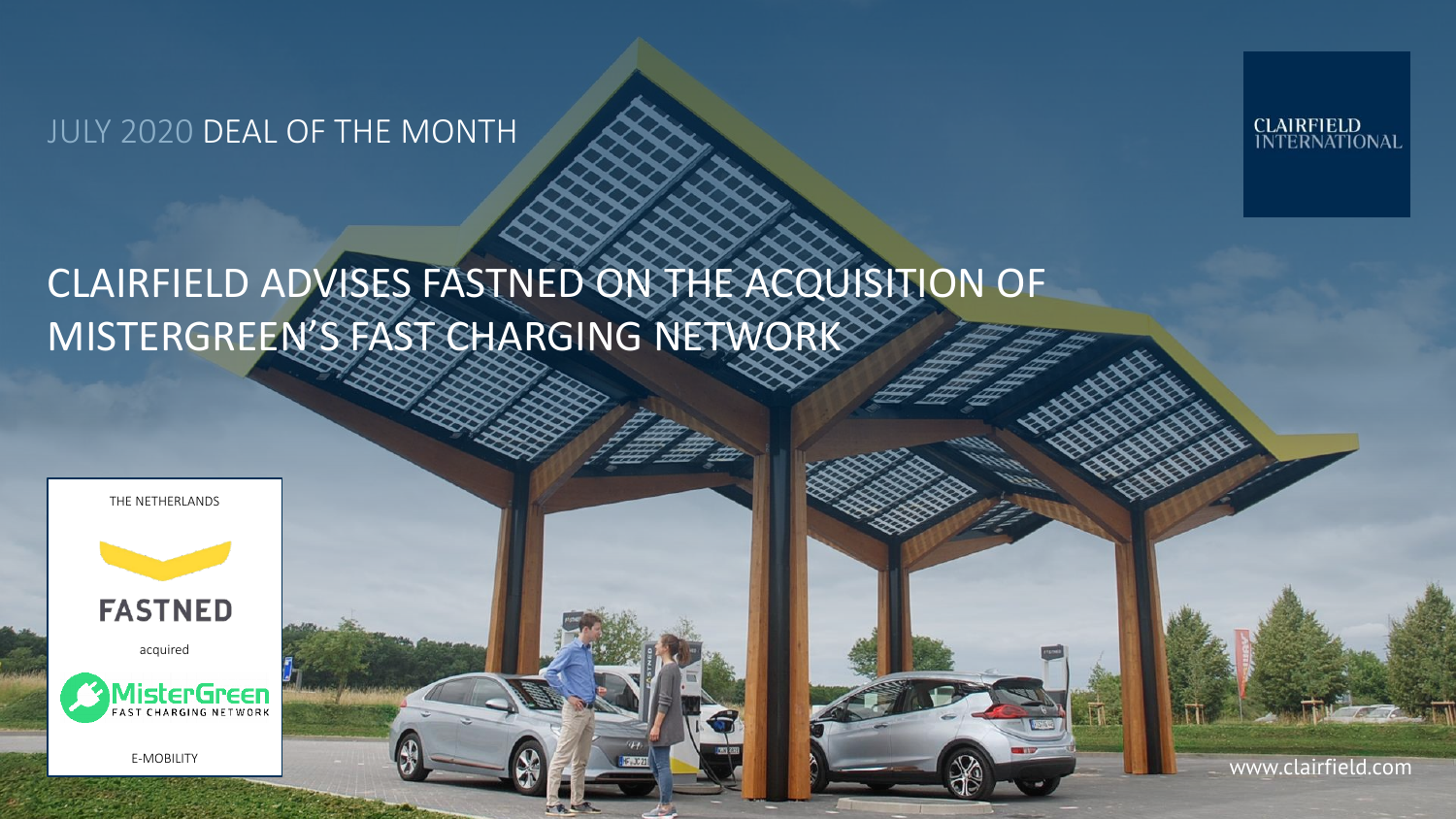#### Transaction summary

Fastned BV (AMS: FAST) completed the acquisition of all of the outstanding shares of The Fast Charging Network BV, the fast charging stations network of Dutch electric vehicle leasing company MisterGreen. The purchase price was financed by issuing Euronext Amsterdam listed depositary receipts to the sellers. They embark as major Fastned depositary receipt holders (>1%), thereby securing a long-term collaboration between Fastned and MisterGreen's shareholders, who continue to expand their electric vehicle leasing activities.

## Company profiles



Fastned is the leading European fast charging stations operator. Founded in 2012, it constructs and operates stations for fully electric vehicles on about 120 high traffic locations in the Netherlands, the U.K. and Germany. Electric drivers can add up to 300 km range to their vehicle battery in 15 minutes, with electricity solely obtained from the sun and wind. The company aims at expanding its network to cover all of Europe.

1isterGreen<br>st charging network

MisterGreen Electric Lease is a company that specializes in private and operational leasing of EV's. Their sister company The Fast Charging Network operates fast charging stations at 16 high traffic service areas along national highways in the Netherlands. The locations are primarily located in the Randstad-region, the populous western part of the country.

#### Transaction rationale

MisterGreen's 16 fast charging locations are highly complementary to the Fastned network and perfectly align with the company's strategy to realize Europe-wide fast charging coverage. The Dutch government grants only a limited amount of concessions to build fast charging stations at highway service areas. In light of the increasing amount of EV drivers, such concessions are becoming more and more valuable, in particular in the populous Dutch Randstad region. The fast recovery of EV usage after a short corona pandemic setback only reconfirmed this proposition to Fastned.

## Clairfield role

Clairfield International acted as exclusive financial advisor to Fastned.

Clairfield supported Fastned through all aspects of deal coordination, negotiation and diligence. This included (virtual) meetings with management, assessing strategic and synergistic opportunities, negotiating deal terms and purchase price, coordinating due diligence with external advisors, and support with all closing documents.

The volatile stock market movements following the Covid-19 pancemic obviously posed a challenge to this all-share deal. This challenge was overcome by introducing a settlement mechanism one year after closing of the transaction.

Clairfield continues to advise Fastned and one of its major shareholders, as this shareholder is actively expanding its footprint in the e-mobility and sustainability space. In this way Clairfield can further bolster its unique expertise in these sectors.

Deal team: Damman Nordbeck, Frank de Lange, Teun Grijzenhout